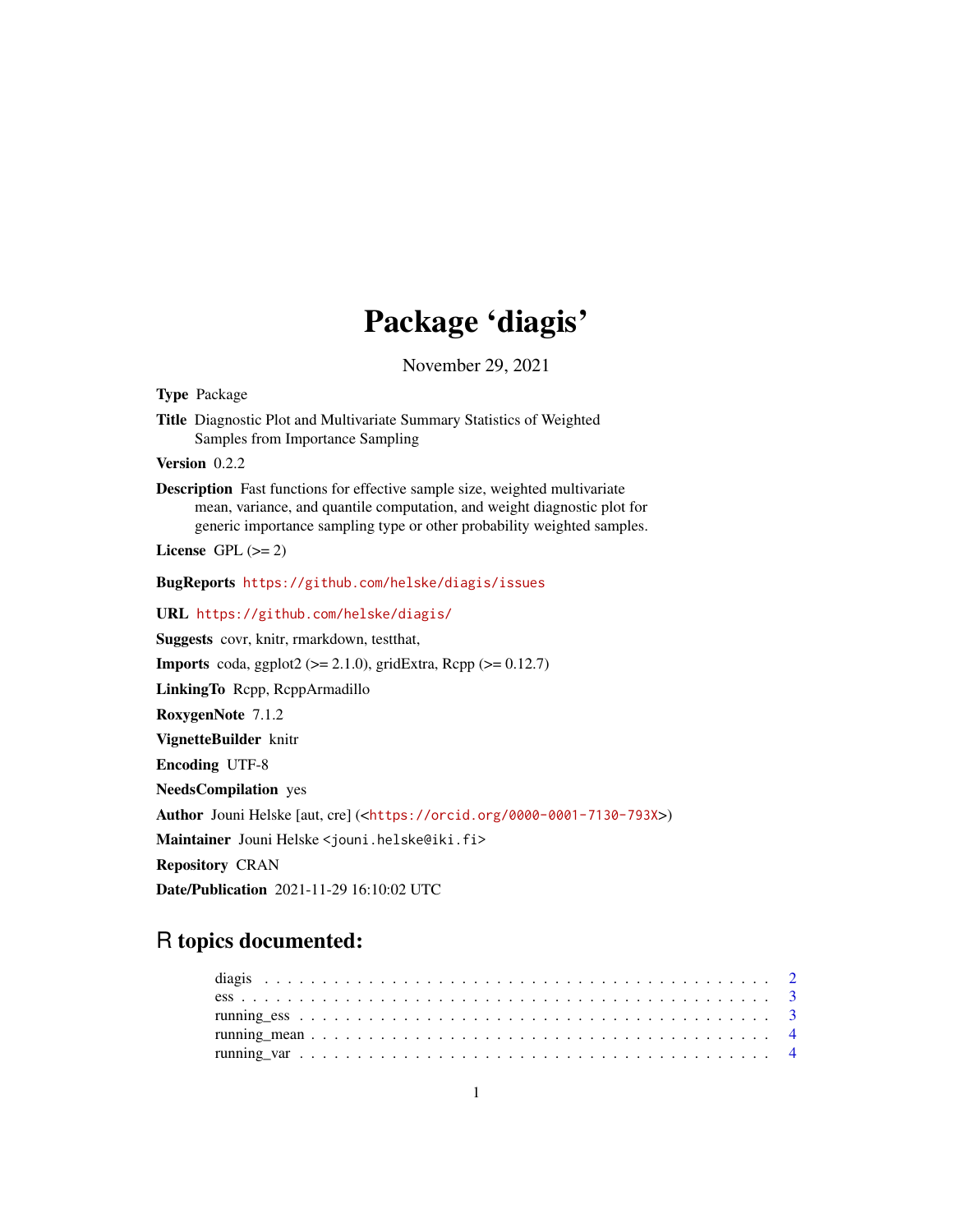#### <span id="page-1-0"></span>2 diagnostic control of the control of the control of the control of the control of the control of the control of the control of the control of the control of the control of the control of the control of the control of the

#### $\blacksquare$

diagis *Auxiliary functions and diagnostic plots for importance sampling*

#### Description

This package contains functions computing weighted (running) summaries and diagonostic plots for importance sampling problems.

#### Examples

```
# simple importance sampling example
# true distribution is a standard normal:
p \leftarrow function(x) dnorm(x)# proposal distribution is normal with sd s
q \leftarrow function(x, s) dnorm(x, 0, s)# IS weights have finite variance only if s^2 > 1/2
# variance is s/(2-1/s^2)^(3/2)#optimal case
set.seed(42)
s_opt <- sqrt(2)x_opt <- rnorm(1000, sd = s_opt)
w\_opt \leftarrow p(x\_opt) / q(x\_opt, s\_opt)weighted_mean(x_opt, w_opt)
weighted_var(x_opt, w_opt)
s_inf <- 0.25
x_info < -rnorm(1000, sd = s_info)w_info \leftarrow p(x_info) / q(x_info, s_info)weighted_mean(x_inf, w_inf) #!!
weighted_var(x_inf, w_inf) #!!
# diagnostic plots
weight_plot(w_inf)
weight_plot(w_opt)
```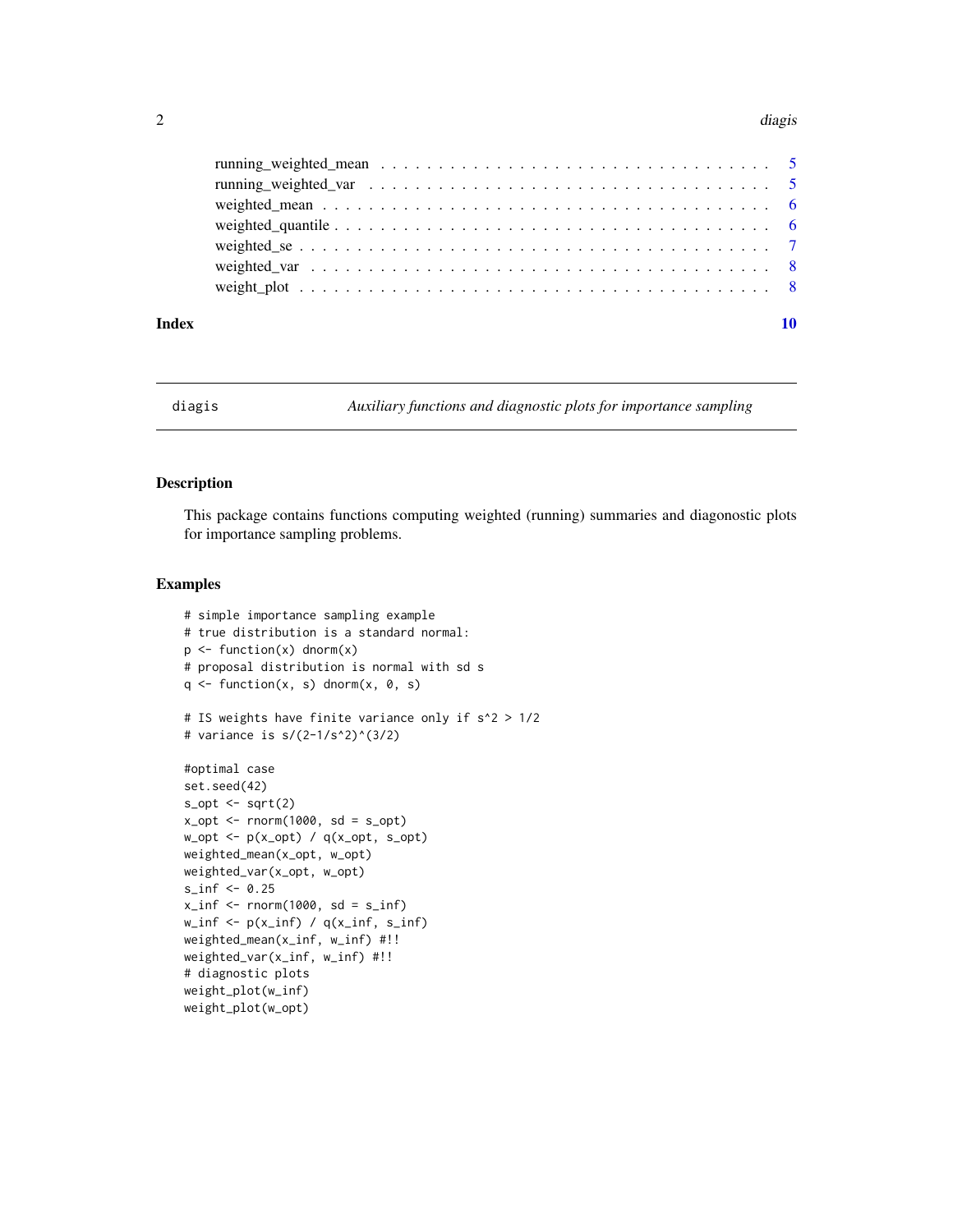<span id="page-2-0"></span>

#### Description

Computes the effective sample size (ESS) of importance sampling estimator.

#### Usage

 $ess(w, f, x)$ 

#### Arguments

| W            | A numeric vector of non-negative weights.                                   |
|--------------|-----------------------------------------------------------------------------|
| $\mathbf{f}$ | A function used in computing f-specific ESS.                                |
|              | A numeric vector of samples used to generate w. Used for computing $f(x)$ . |

#### Value

An effective sample size estimate.

| running_ess | Running effective sample size |
|-------------|-------------------------------|
|-------------|-------------------------------|

#### Description

Computes and returns the running estimate of effective sample size (ESS) of importance sampling estimator.

#### Usage

running\_ess(w, f, x)

#### Arguments

| w | A numeric vector of non-negative weights.                                   |
|---|-----------------------------------------------------------------------------|
| £ | A function used in computing f-specific ESS.                                |
|   | A numeric vector of samples used to generate w. Used for computing $f(x)$ . |

#### Value

An effective sample size estimate.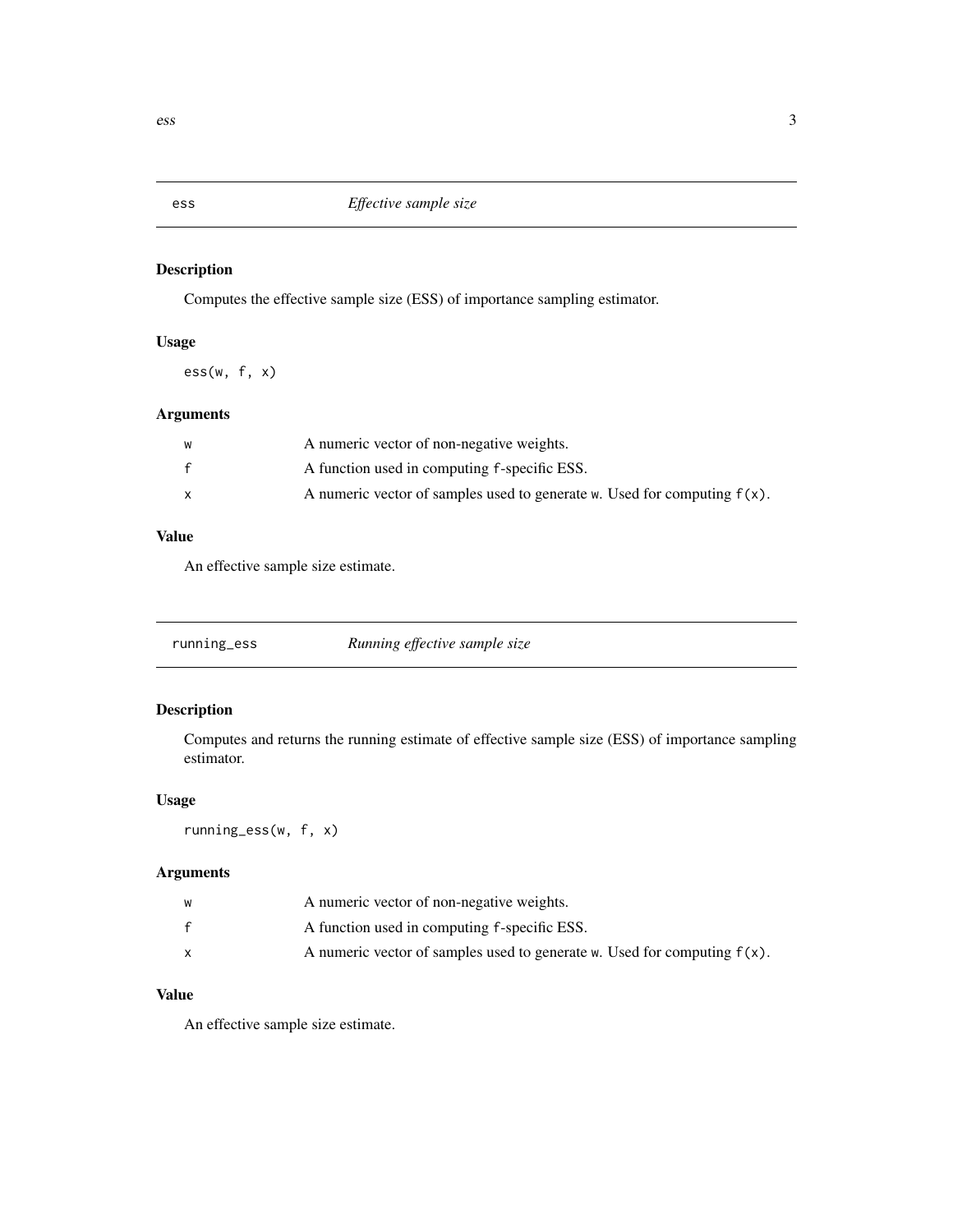<span id="page-3-0"></span>running\_mean *Running mean*

#### Description

Computes running mean of a vector or matrix, returning the values from each step.

#### Usage

running\_mean(x, na.rm)

#### Arguments

| X     | A numeric vector, matrix, three dimensional array, or an mome object from the |
|-------|-------------------------------------------------------------------------------|
|       | coda package. For matrix, the mean is computed for each column, and for array |
|       | the sweep is done over the third dimension.                                   |
| na.rm | If TRUE, NA values in x are omitted from the computation. Default is FALSE.   |

#### Value

A vector containing the recursive mean estimates.

| running_var | Running variance of a vector |  |
|-------------|------------------------------|--|
|-------------|------------------------------|--|

#### Description

Computes running variance of a vector, returning the values from each step.

#### Usage

```
running_var(x, method = c("moment", "unbiased"), na.rm = FALSE)
```
#### Arguments

| X      | A numeric vector or object that can be coerced to such.                                                          |
|--------|------------------------------------------------------------------------------------------------------------------|
| method | Estimator type, either "moment" (default) or "unbiased", which is unbiased<br>only in case of frequency weights. |
| na.rm  | If TRUE, NA values in x are omitted from the computation. Default is FALSE.                                      |

#### Value

A vector containing the recursive variance estimates.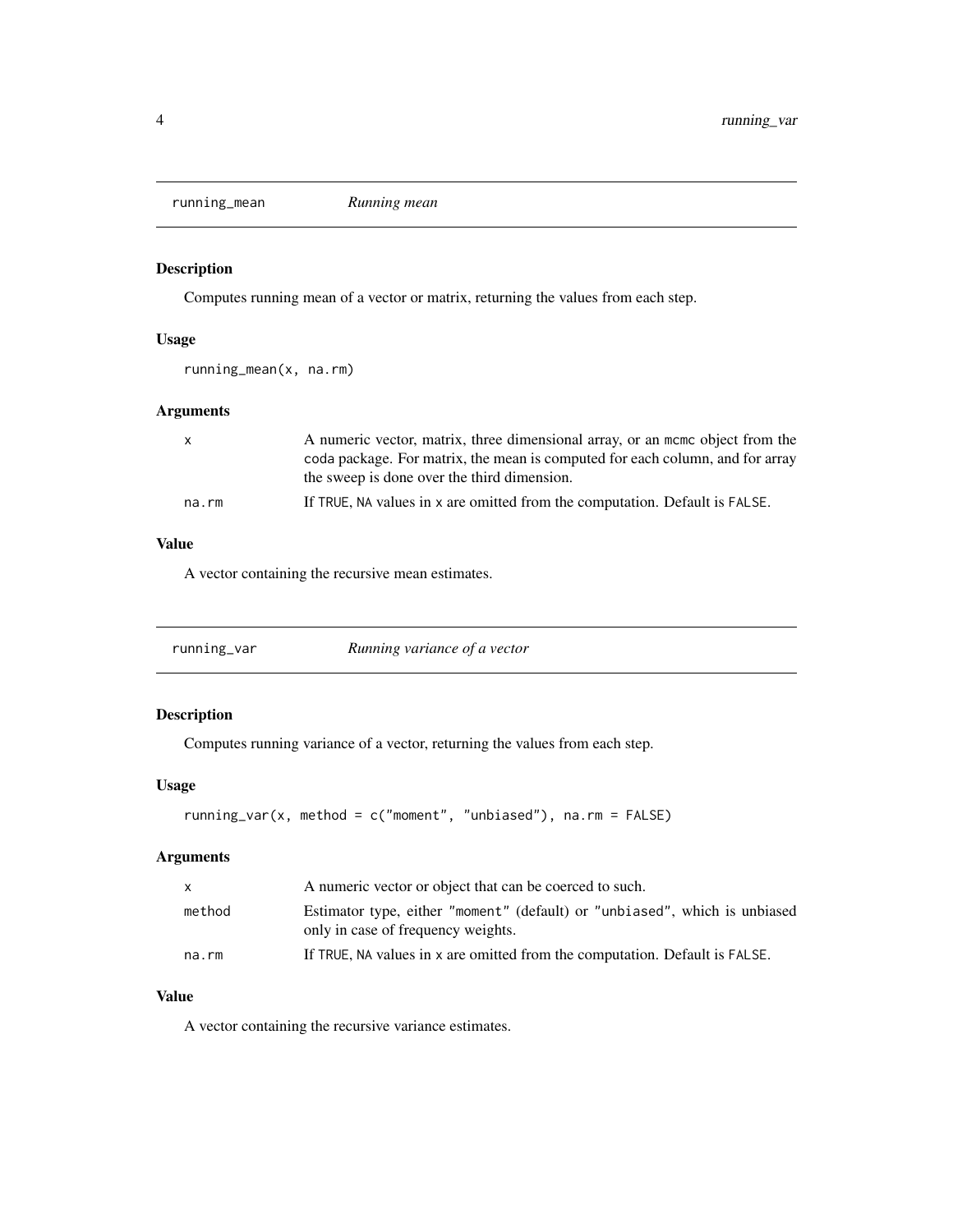<span id="page-4-0"></span>running\_weighted\_mean *Running weighted mean*

#### Description

Computes running weighted mean of a vector or matrix, returning the values from each step.

#### Usage

running\_weighted\_mean(x, w, na.rm)

#### Arguments

| $\mathsf{x}$ | A numeric vector, matrix, three dimensional array, or an mome object from the<br>coda package. For matrix, the mean is computed for each column, and for array<br>the sweep is done over the third dimension. |
|--------------|---------------------------------------------------------------------------------------------------------------------------------------------------------------------------------------------------------------|
| W            | A numeric vector of non-negative weights. Will be automatically normalised to<br>sum to one.                                                                                                                  |
| na.rm        | If TRUE, NA values in $x$ (and corresponding weights in $w$ ) are omitted from the<br>computation. Default is FALSE. Only used in vector methods.                                                             |

#### Value

A vector containing the recursive weighted mean estimates.

running\_weighted\_var *Running weighted variance of a vector*

#### Description

Computes running weighted variance of a vector, returning the values from each step.

#### Usage

```
running_weighted_var(x, w, method = c("moment", "unbiased"), na.rm = FALSE)
```
#### Arguments

| x      | A numeric vector or object that can be coerced to such.                                                              |
|--------|----------------------------------------------------------------------------------------------------------------------|
| W      | A numeric vector of non-negative weights. Will be automatically normalised to<br>sum to one.                         |
| method | Estimator type, either "moment" (default) or "unbiased", which is unbiased<br>only in case of frequency weights.     |
| na.rm  | If TRUE, NA values in $x$ (and corresponding weights in $w$ ) are omitted from the<br>computation. Default is FALSE. |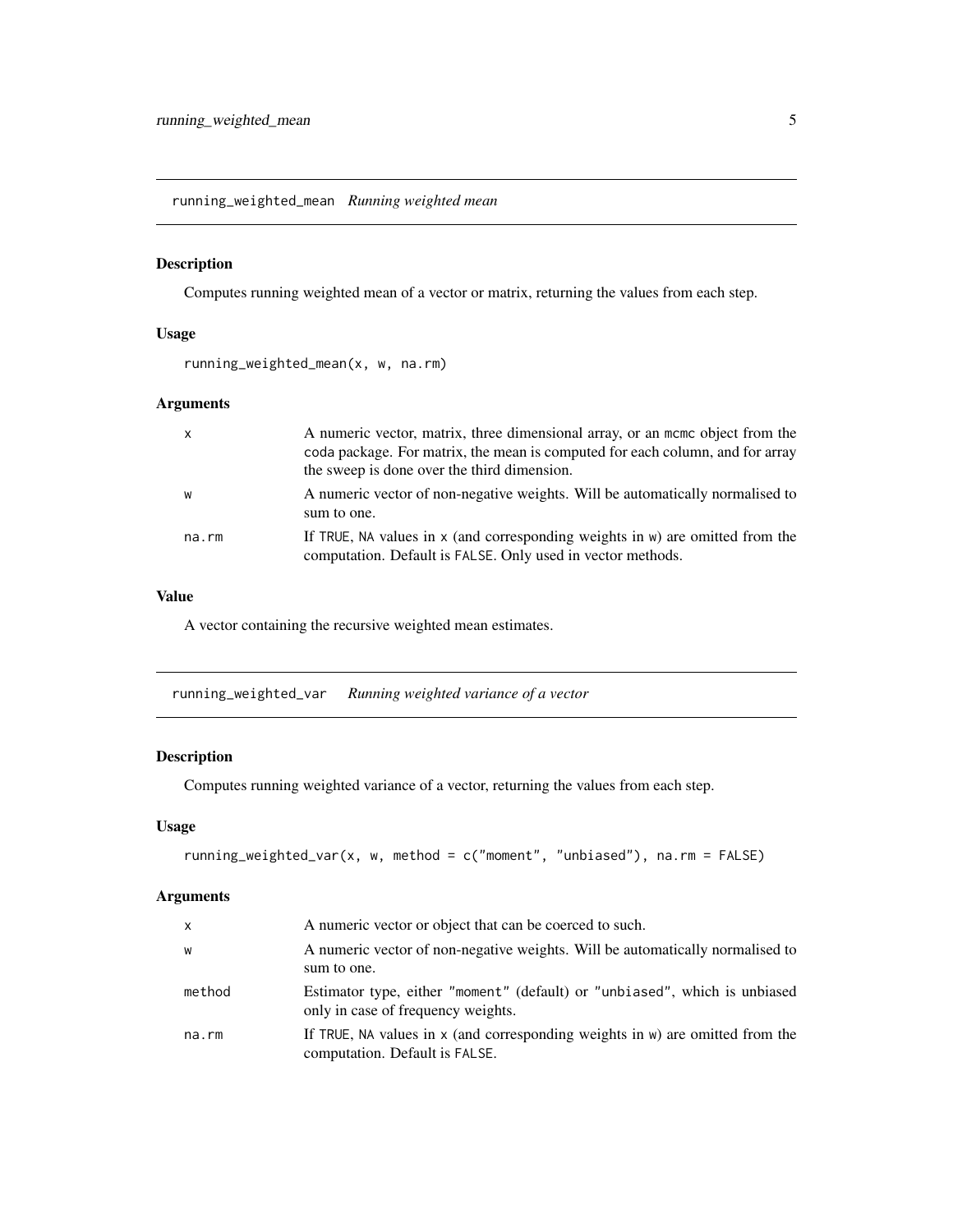#### <span id="page-5-0"></span>Value

A vector containing the recursive weighted variance estimates.

weighted\_mean *Weighted mean*

#### Description

Computes a weighted mean of a vector, matrix, or a three dimensional array.

#### Usage

weighted\_mean(x, w, na.rm)

#### Arguments

| $\mathsf{x}$ | A numeric vector, matrix, three dimensional array, or an momo object from the<br>coda package. For matrix, the mean is computed for each column, and for array<br>the sweep is done over the third dimension. |
|--------------|---------------------------------------------------------------------------------------------------------------------------------------------------------------------------------------------------------------|
| W            | A numeric vector of non-negative weights. Will be automatically normalised to<br>sum to one.                                                                                                                  |
| na.rm        | If TRUE, NA values in $x$ (and corresponding weights in $w$ ) are omitted from the<br>computation. Default is FALSE. Only used in vector methods.                                                             |

#### Value

A weighted mean.

weighted\_quantile *Weighted quantiles*

#### Description

Computes a weighted quantiles of a vector or matrix. Based on the formula in Wikipedia (see the vignette) which is one of many ways to compute weighted quantiles.

#### Usage

```
weighted_quantile(x, w, probs = probs, na.rm)
```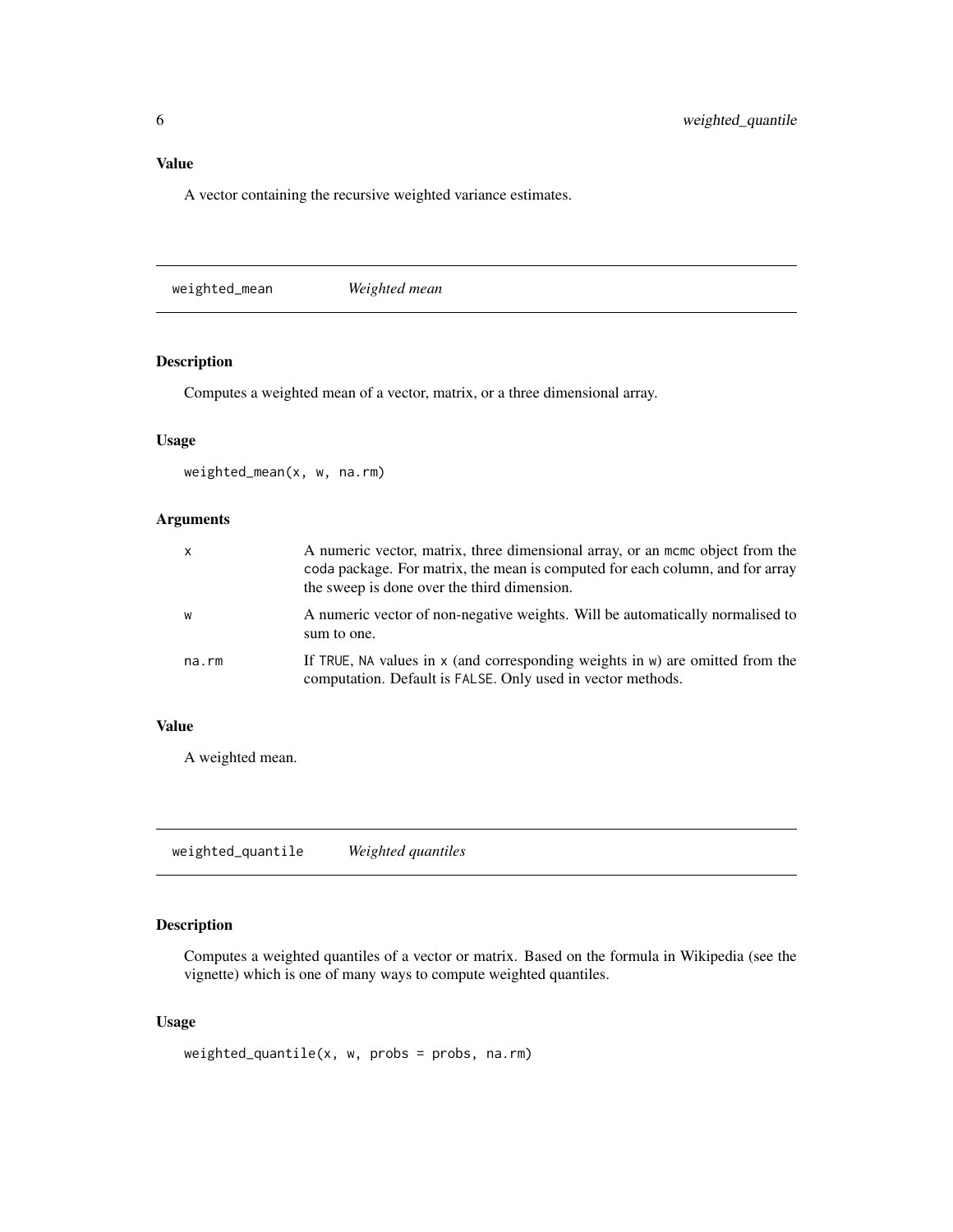#### <span id="page-6-0"></span>weighted\_se 7

#### Arguments

| $\mathsf{x}$ | A numeric vector or matrix. For matrix, the quantiles are computed for each<br>column.                                                                                     |
|--------------|----------------------------------------------------------------------------------------------------------------------------------------------------------------------------|
| W            | A numeric vector of non-negative weights. Will be automatically normalised to<br>sum to one.                                                                               |
| probs        | A numeric vector of probabilities with values between 0 and 1.                                                                                                             |
| na.rm        | If TRUE, NA and NaN values in x (and corresponding weights in w) are omitted<br>from the computation. Default is FALSE. Additional missing values in w are not<br>allowed. |

#### Value

A weighted variance.

#### Note

Compared to some other R functions, here the weights are regarded as probability weights, not frequency weights.

| weighted_se | Weighted standard error |  |
|-------------|-------------------------|--|
|-------------|-------------------------|--|

#### Description

Computes a weighted standard error of a vector or matrix.

#### Usage

weighted\_se(x, w, na.rm)

#### Arguments

| $\mathsf{x}$ | A numeric vector or matrix. For matrix, standard errors are computed for each<br>column                              |
|--------------|----------------------------------------------------------------------------------------------------------------------|
| W            | A numeric vector of non-negative weights. Will be automatically normalised to<br>sum to one.                         |
| na.rm        | If TRUE, NA values in $x$ (and corresponding weights in $w$ ) are omitted from the<br>computation. Default is FALSE. |

#### Value

A weighted variance.

#### Note

Compared to some other R functions, here the weights are regarded as probability weights, not frequency weights.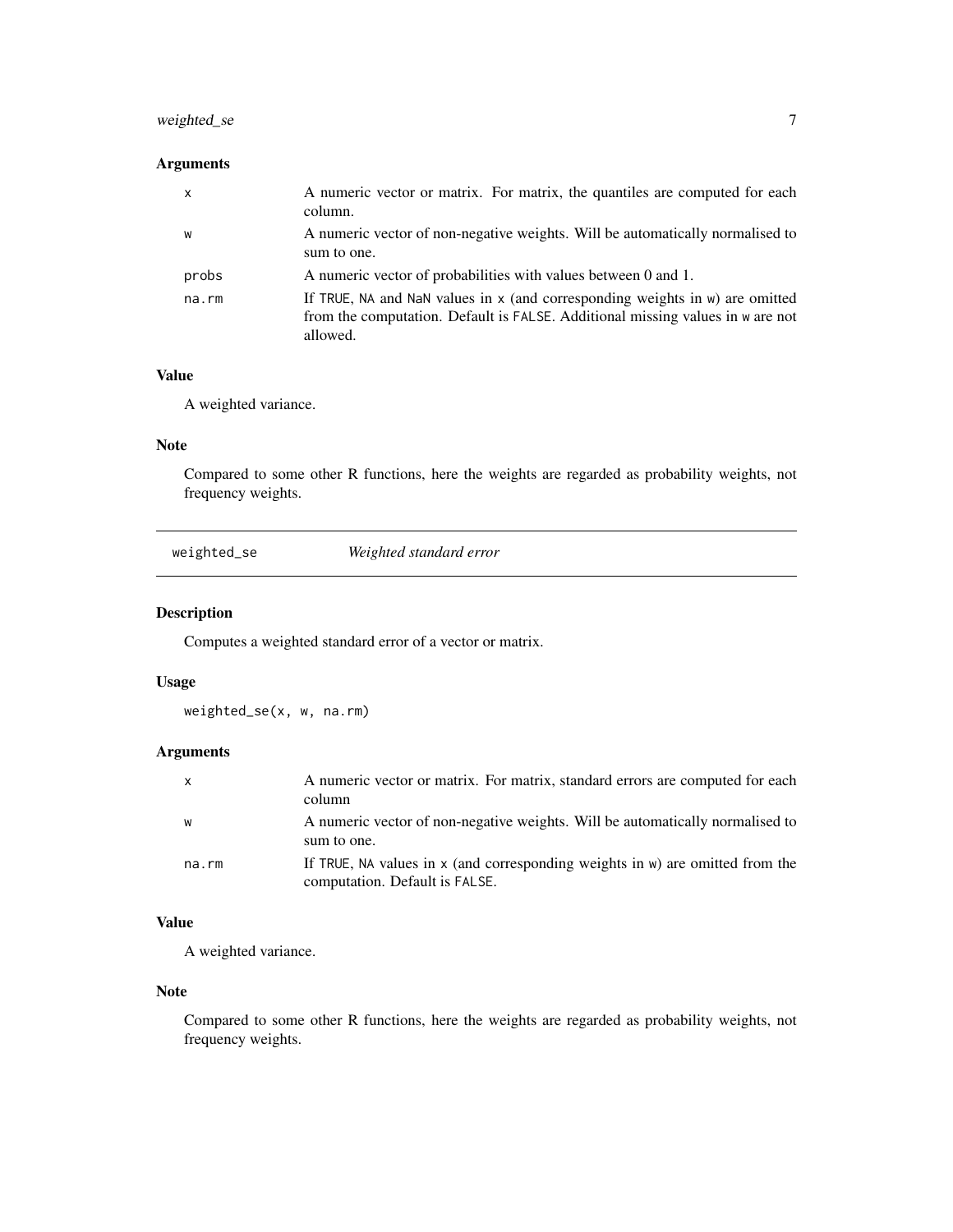<span id="page-7-0"></span>

#### Description

Computes a weighted variance/covariance of a vector, matrix or a three dimensional array.

#### Usage

weighted\_var(x, w, method, na.rm)

#### Arguments

| $\mathsf{x}$ | A numeric vector, matrix or three dimensional array. For matrix, covariances<br>are computed between columns. For array, marginal covariances are computed<br>for each column, i.e. for $m x \times k \$ array function returns $m x \times n \$ array. |
|--------------|---------------------------------------------------------------------------------------------------------------------------------------------------------------------------------------------------------------------------------------------------------|
| W            | A numeric vector of non-negative weights. Will be automatically normalised to<br>sum to one.                                                                                                                                                            |
| method       | Estimator type, either "moment" (default) or "unbiased", which is unbiased<br>only in case of frequency weights.                                                                                                                                        |
| na.rm        | If TRUE, NA values in $x$ (and corresponding weights in $w$ ) are omitted from the<br>computation. Default is FALSE.                                                                                                                                    |

#### Value

A weighted variance.

#### Note

Compared to some other R functions, here the weights are regarded as probability weights, not frequency weights.

weight\_plot *Diagnostic plot of importance sampling weights*

#### Description

Function weight\_plot plots four figures given the weight vector w: Plot of largest weights, sorted graph of all weights, running variance estimate of weights, and running effective sample size estimate of weights.

#### Usage

weight\_plot(w)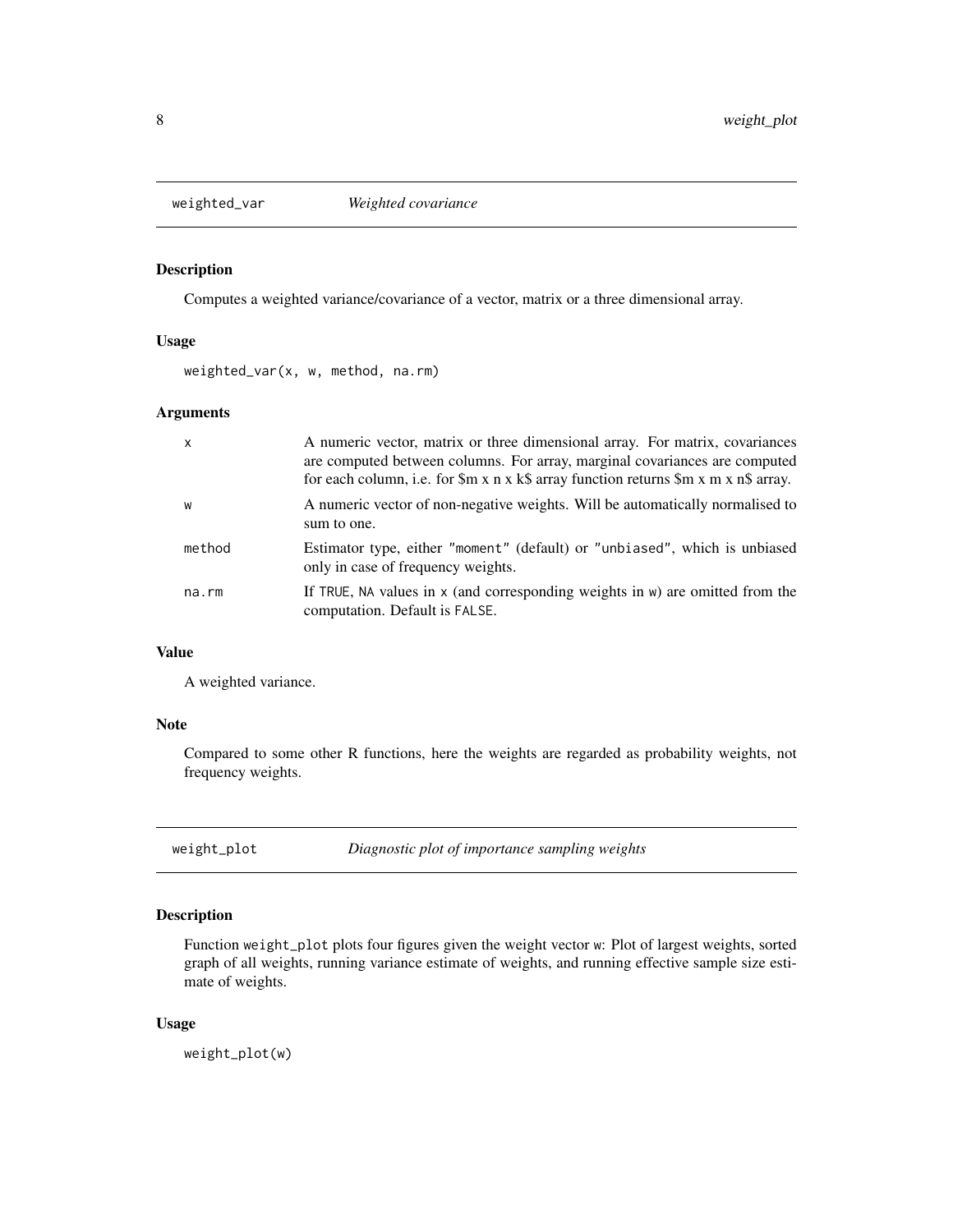#### weight\_plot 9

#### Arguments

w Vector of weights.

#### Examples

```
#' importance sampling from too narrow distribution
#' weights have infinite variance
set.seed(1)
x_info < -rnorm(1000, sd = 0.1)w_info \leftarrow dom(x_info) / donorm(x_info, 0, 0.1)weight_plot(w_inf)
x_opt <- rnorm(1000, sd = sqrt(2))
w\_opt \leftarrow dnorm(x\_opt) / dnorm(x\_opt, 0, sqrt(2))weight_plot(w_opt)
```